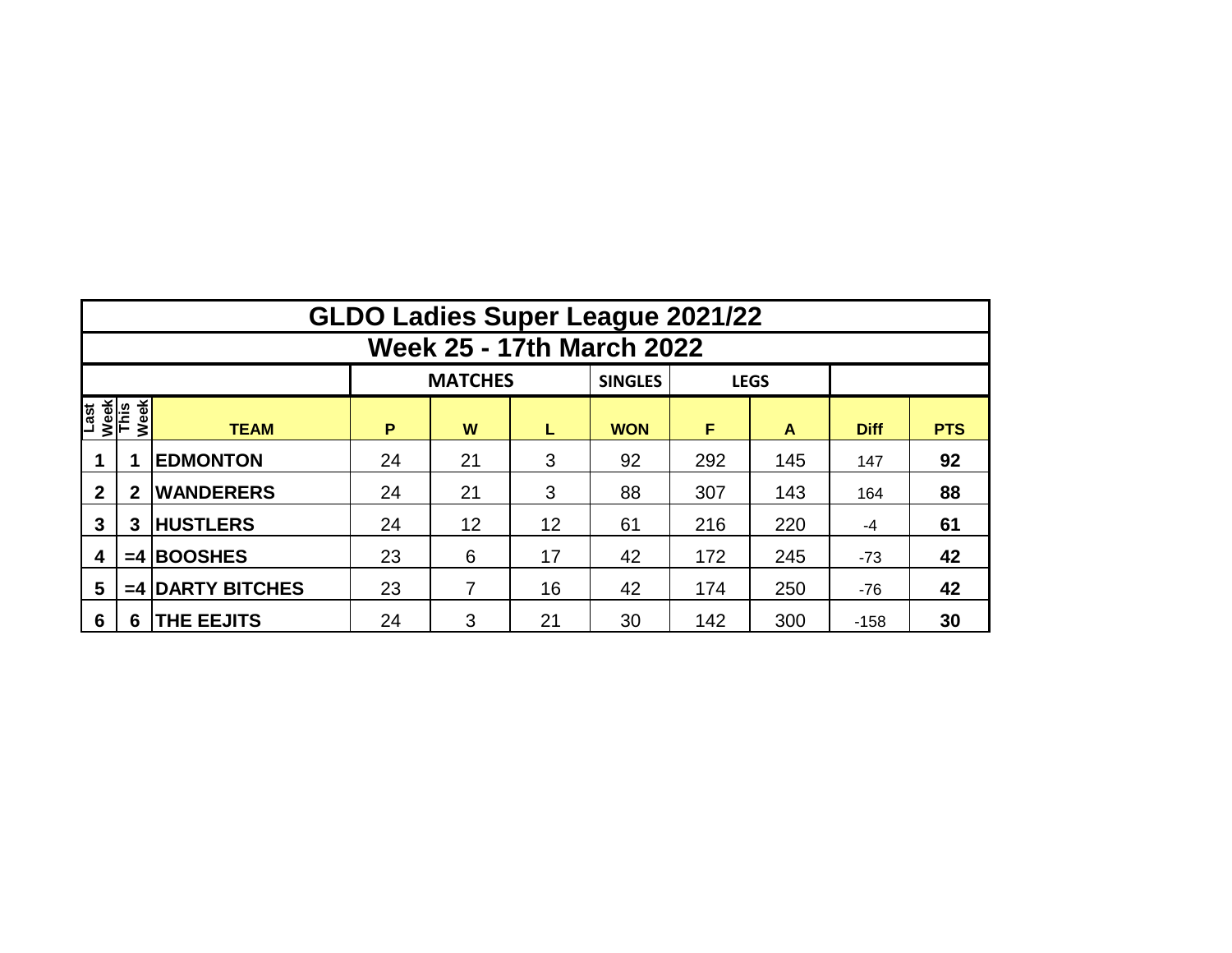|                                                              | <b>Greater London Darts Organisation Ladies Super League 2021/22</b> |                |         |                                                             |  |                                    |                |              |            |                         |                |              |                |                |  |
|--------------------------------------------------------------|----------------------------------------------------------------------|----------------|---------|-------------------------------------------------------------|--|------------------------------------|----------------|--------------|------------|-------------------------|----------------|--------------|----------------|----------------|--|
| 25<br>DATE 17th March 2022<br>Week                           |                                                                      |                |         |                                                             |  |                                    |                |              |            |                         |                |              |                |                |  |
|                                                              |                                                                      |                |         |                                                             |  | <b>WANDERERS 3 v 2 HUSTLERS</b>    |                |              |            |                         |                |              |                |                |  |
| Ave                                                          | Tons                                                                 |                | 180 HCO |                                                             |  | Ave                                | Tons           |              | 180 HCO    |                         |                |              |                |                |  |
| 17.08                                                        | 4                                                                    |                | 117     | Natalie OSBORN                                              |  | 14.39                              | $\mathbf{1}$   |              |            | <b>Sharon CHAPMAN</b>   | 3              | $\mathbf{1}$ | $\mathbf{1}$   | 0              |  |
| 24.20                                                        | 8                                                                    |                |         | Steph STUTLEY                                               |  | 21.53                              | $\overline{7}$ | $\mathbf{1}$ |            | <b>Juliane BIRCHALL</b> | $\overline{2}$ | 3            | $\mathbf{1}$   | $\mathbf{1}$   |  |
| 16.19                                                        | 4                                                                    |                |         | Dee BELCHER                                                 |  | 15.12                              | $\mathbf{1}$   |              |            | Eileen WAVING           | 2              | 3            | $\mathbf{1}$   | 2              |  |
| 16.24                                                        | 3                                                                    |                |         | 100 Carly TOWNSEND                                          |  | 13.07                              | $\mathbf{1}$   |              |            | Nicky HUTCHINGS         | 3              | $\mathbf{1}$ | $\overline{2}$ | 2              |  |
| 22.07                                                        | 5                                                                    |                |         | <b>Steph STUTLEY</b>                                        |  | 19.03                              | 5              |              |            | Nikki PATTEN            | 3              | 1            | 3              | $\overline{2}$ |  |
| 14.74                                                        | 24                                                                   | 0              |         | <b>Team Average</b>                                         |  | 16.63                              | 15             | $\mathbf{0}$ |            | <b>Team Average</b>     | 13             | 9            | 3              | $\overline{2}$ |  |
| Res:                                                         | Carole BELCHER<br>Res:                                               |                |         |                                                             |  |                                    |                |              |            |                         |                |              |                |                |  |
| <b>Final result</b><br>3<br>$\mathbf{2}$<br>13<br>9          |                                                                      |                |         |                                                             |  |                                    |                |              |            |                         |                |              |                |                |  |
|                                                              |                                                                      |                |         |                                                             |  |                                    |                |              |            |                         |                |              |                |                |  |
|                                                              |                                                                      |                |         |                                                             |  | <b>BOOSHES 2 v 3 DARTY BITCHES</b> |                |              |            |                         |                |              |                |                |  |
| Ave                                                          | Tons                                                                 |                | 180 HCO |                                                             |  | Ave                                | Tons           | 180          | <b>HCO</b> |                         |                |              |                |                |  |
| 11.26                                                        | $\mathbf{1}$                                                         |                |         | <b>Chloe ARTISS</b>                                         |  | 11.36                              | 0              |              |            | <b>Rosie GAFFNEY</b>    | $\mathbf 1$    | 3            | 0              | $\mathbf{1}$   |  |
| 14.31                                                        | 3                                                                    |                |         | <b>Nic WATLING</b>                                          |  | 13.56                              | $\mathbf{1}$   |              |            | Emma LITTLE             | 3              | 0            | $\mathbf{1}$   | 1              |  |
| 15.99                                                        | $\mathbf{1}$                                                         |                |         | Mary CUSACK                                                 |  | 18.56                              | $\mathbf{1}$   |              |            | Su HOLT                 | 0              | 3            | 1              | 2              |  |
| 18.11                                                        | $\mathbf{1}$                                                         |                |         | Deb WATLING                                                 |  | 13.74                              | $\mathbf{1}$   |              |            | Lisa DUNFORD            | 3              | 0            | 2              | 2              |  |
| 13.89                                                        | $\mathbf{1}$                                                         |                |         | Luci CUNNINGHAM                                             |  | 16.47                              | 5              |              |            | <b>Rosie GAFFNEY</b>    | $\mathbf{1}$   | 3            | $\overline{2}$ | 3              |  |
| 14.71                                                        | $\overline{7}$                                                       | $\mathbf{0}$   |         | <b>Team Average</b>                                         |  | 14.74                              | 8              | 0            |            | <b>Team Average</b>     | 8              | 9            | $\overline{2}$ | 3              |  |
| Jess STOREY / Kelly LIVETT / Linda EMERTON /<br>Res:<br>Res: |                                                                      |                |         |                                                             |  |                                    |                |              |            |                         |                |              |                |                |  |
|                                                              | <b>Final result</b><br>Lisa BEHAN                                    |                |         |                                                             |  |                                    |                | 8            | 9          | $\mathbf{2}$            | 3              |              |                |                |  |
|                                                              |                                                                      |                |         |                                                             |  |                                    |                |              |            |                         |                |              |                |                |  |
|                                                              |                                                                      |                |         |                                                             |  | <b>EDMONTON 4 v 1 THE EEJITS</b>   |                |              |            |                         |                |              |                |                |  |
| Ave                                                          | Tons                                                                 |                | 180 HCO |                                                             |  | Ave                                | Tons           |              | 180 HCO    |                         |                |              |                |                |  |
| 18.31                                                        | 3                                                                    | $\overline{2}$ |         | Mandy SOLOMONS                                              |  | 14.90                              | $\mathbf{1}$   |              |            | Steph HOLT              | 3              | $\mathbf{1}$ | $\mathbf{1}$   | 0              |  |
| 9.37                                                         | 0                                                                    |                |         | Nikki ROBINSON                                              |  | 12.63                              | 1              |              |            | Emma SMITH              | 0              | 3            | 1              | 1              |  |
| 19.03                                                        | 3                                                                    |                |         | Jo DEAMER                                                   |  | 13.74                              | 0              |              |            | <b>Coral STEVENS</b>    | 3              | 0            | $\overline{2}$ | $\mathbf{1}$   |  |
| 17.95                                                        | $\overline{7}$                                                       |                |         | Tammy MACKENZIE                                             |  | 14.18                              | $\mathbf{1}$   |              |            | Sarah CRONIN            | 3              | $\mathbf{1}$ | 3              | 1              |  |
|                                                              |                                                                      |                |         | Pat ROGERS                                                  |  |                                    |                |              |            | Christina CRONIN        | 3              | 2            | 4              | 1              |  |
| 14.07                                                        | 1                                                                    |                |         |                                                             |  | 14.92                              | 3              |              |            |                         |                |              |                | $\mathbf{1}$   |  |
| 15.75                                                        | 14                                                                   | $\overline{2}$ |         | <b>Team Average</b>                                         |  | 14.07                              | 6              | $\mathbf{0}$ |            | <b>Team Average</b>     | 12             | 7            | 4              |                |  |
| Res:                                                         |                                                                      |                |         |                                                             |  | Res:                               |                |              |            |                         |                |              |                |                |  |
|                                                              |                                                                      |                |         |                                                             |  |                                    |                |              |            | <b>Final result</b>     | 12             | 7            | 4              | $\mathbf{1}$   |  |
|                                                              |                                                                      |                |         | Top Team Average This Week: Hustlers - 16.63                |  |                                    |                |              |            |                         |                |              |                |                |  |
|                                                              |                                                                      |                |         | Top Individual Average: Juliane BIRCHALL - Hustlers - 21.53 |  |                                    |                |              |            |                         |                |              |                |                |  |
|                                                              |                                                                      |                |         | Highest Finish: Natalie OSBORN - Wanderers - 117            |  |                                    |                |              |            |                         |                |              |                |                |  |

ı